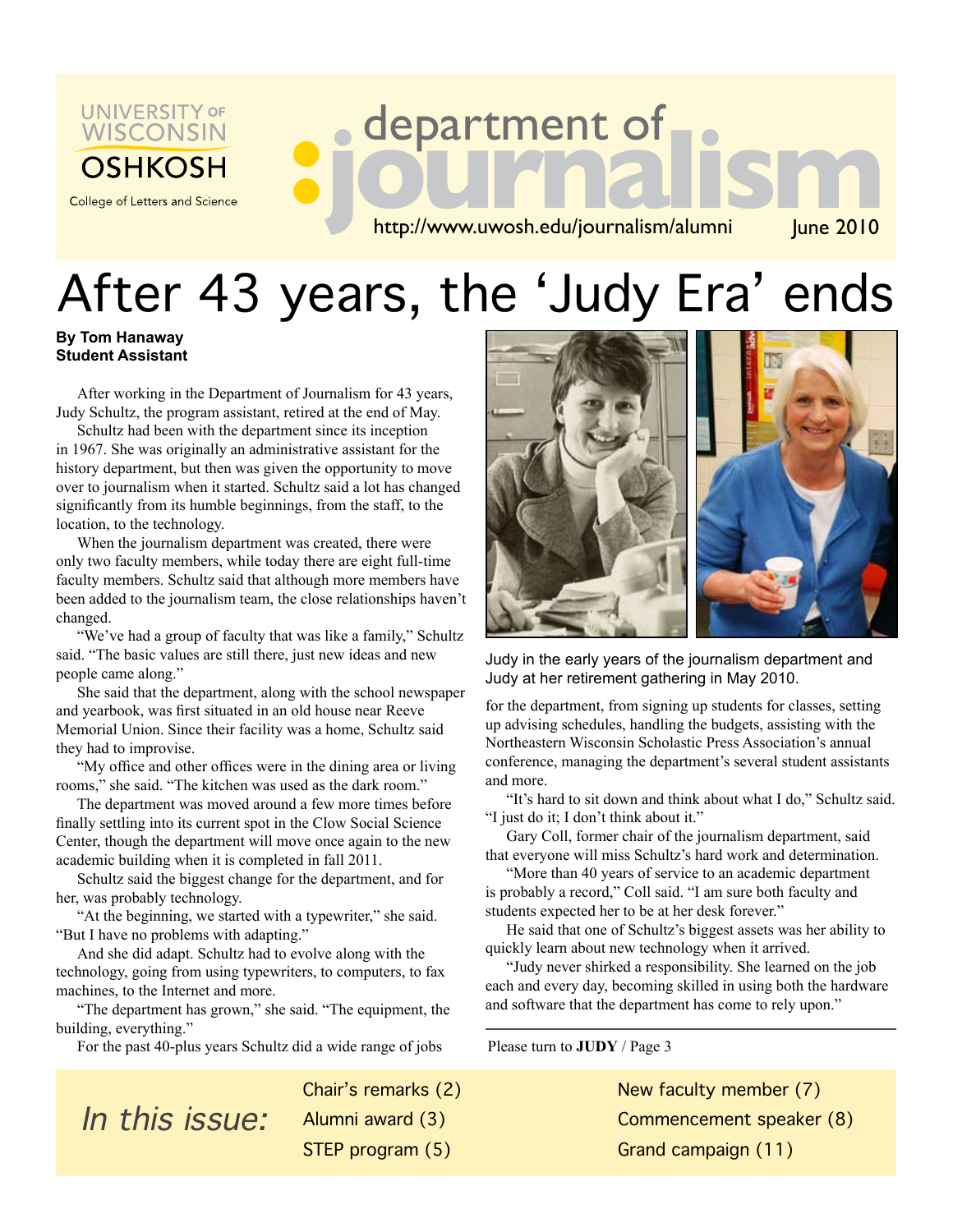## Notes from the department chair

Hello to all of our former students and friends. It is always a pleasure to share with alumni the wonderful things happening in your Department of Journalism at UW Oshkosh. The journalism program, while facing challenges of reduced budgets and faculty furloughs, has continued to flourish and provide today's students with a quality education.

Here are some highlights of what has happened during the 2009-2010 academic year. More detailed stories on some of these topics can be found elsewhere in this newsletter.

**So long, Judy**—It is with sadness that we say goodbye to the only program assistant the department has ever had, Judy Schultz. After 43 years of dedicated service, Judy retired, effective May 31, 2010. The new program assistant will be Cindy Schultz (no relation to Judy), who is transferring from Social Work.

**New faculty member**—Jin Kyun Lee, who earned his doctorate at the University of Texas, is joining the faculty in fall 2010 as an assistant professor of advertising. He is replacing Dr. Elizabeth Crawford. Dr. Lee, originally from Korea, received master's degrees in advertising at Michigan State University and in mass communication at Korea University. With the addition of Dr. Lee the department will be at full staff, with eight full-time professors for the first time in five years. We also will have two Dr. Lees; Shu-Yueh Lee will be entering her second year, mainly teaching digital media courses.

**Alumni**—Our alumni continue to make us look good by being recognized for their outstanding achievements. John L. Feld, Class of 2000, will receive a university Outstanding Young Alumni award during Homecoming 2010. Feld is vice president/ management supervisor at Cramer-Krasselt in Milwaukee. Earlier this year, he was named as one of the Forty Under 40 winners cited by The Milwaukee Business Journal. It is the fifth year in a row that a journalism graduate has been selected for this prestigious award.

Nationally, Jim VandeHei, Class of 1995, was selected this year to the Pulitzer Prize Board. VandeHei, the executive editor and co-founder of Politico, is the first member of the board from a primarily online news outlet.

**Student achievements**—For the second time in three years, a journalism student was selected to give the commencement speech. Melanie Stepanek, who served as the department's social media intern during spring semester, presented the speech during graduation ceremonies on May 15, 2010.

Another journalism major, Shane Arman, was honored as one of 17 graduating seniors to receive a Chancellor's Award for Excellence.

 **Scholarships**—Friends and former colleagues have established the Dave Engels Journalism Scholarship Fund. Money is being raised to endow a scholarship in memory of Mr. Engels, who graduated in 1979 and worked for many years at the Kenosha News. The scholarship is intended for students

interested in reporting. In addition, UW

Oshkosh alumnus Clifford A. Christl and his family established a scholarship for Green Bay East High School graduates who are obtaining a degree from the College of Letters and Science at UW Oshkosh.



A preference will be given to applicants planning to major in journalism and are the first member of their family to attend college.

**Accreditation**—After an arduous yearlong process that included preparing a massive self-study, the department this spring received a provisional two-year reaccreditation from the Accrediting Council on Education in Journalism and Mass Communications. The department was found in compliance in eight of nine categories assessed by a four-member site team. It was found in noncompliance in the curriculum standard, and will have a revisit in fall 2012 where that area of the program will be reviewed for signs of progress.

**Online classes**—The department, for the second year in a row, is offering online courses during summer 2010. Writing for the Media and Editing were being offered as online-only classes, while Media Photo I was available as a hybrid class with some classroom instruction and the remainder online. The department will continue to look for ways to offer classes in such nontraditional settings.

**Goals and challenges**—We have seen another year in which the news media continue to struggle in keeping up with the latest technology, and the search for ways to remain profitable in a digital age. As journalists and media specialists working in this environment on a daily basis, you know of these challenges firsthand. The faculty will continue to work this coming academic year to finalize a strategic plan for the department, as part of our work on enhancing the curriculum. We will work closely with the Journalism Advisory Board in seeking input as we move forward with this process.

I welcome your suggestions or comments on anything related to the journalism program. Pass them along to me at  $\overline{c}$  cowling  $\overline{a}$ uwosh.edu. Also remember to visit the department website at www.uwosh.edu/journalism for updates on what is happening throughout the year. And be sure to keep in touch and let us know of changes in your family or career.

Mike Cowling Chair, Department of Journalism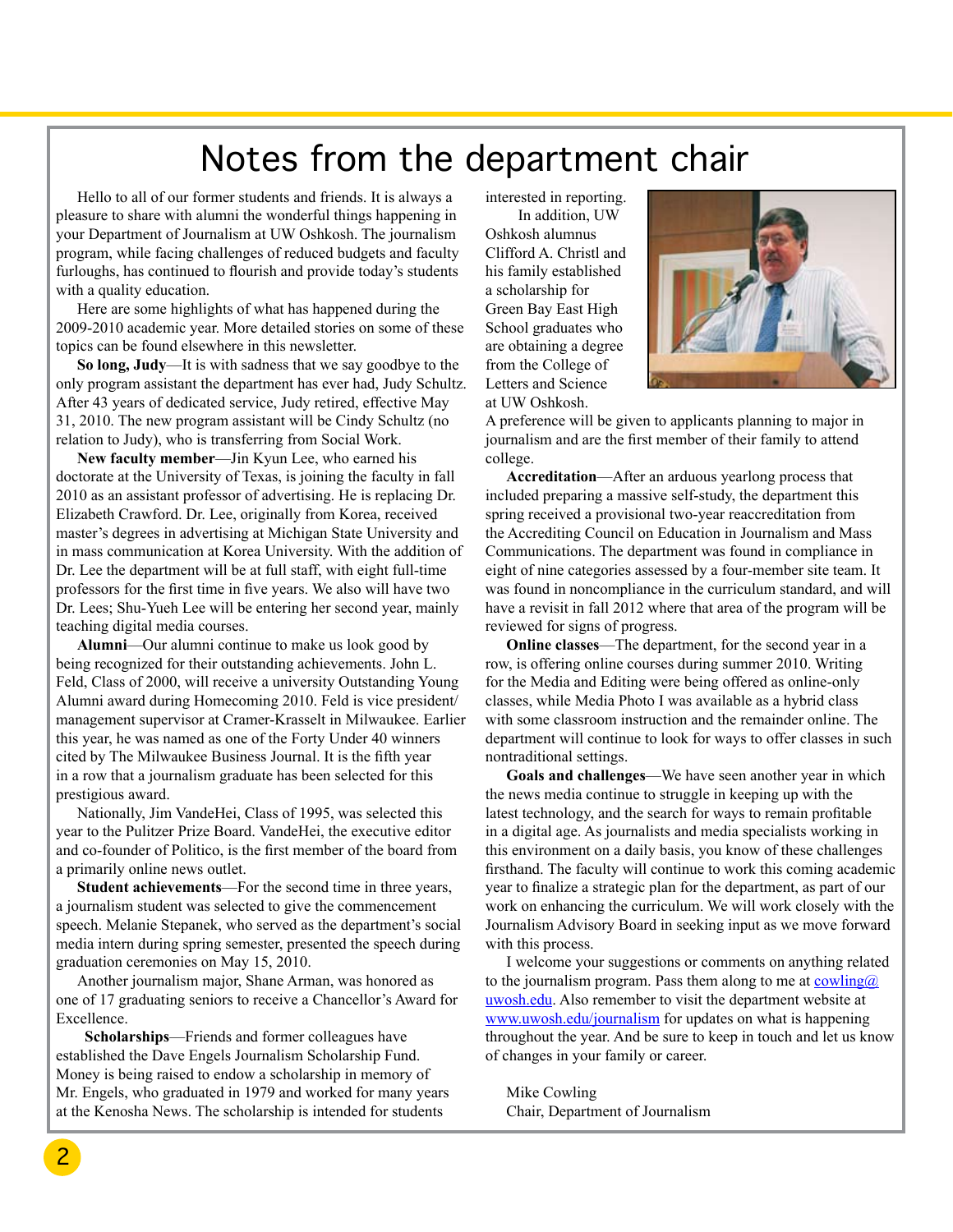## Feld named 2010 Outstanding Young Alumni

#### **By Meghan Plummer PR Assistant**

The University Alumni Association Board of Directors named John Feld, who graduated from UW Oshkosh in 2000, a 2010 Outstanding Young Alumni. The award will be presented at the Alumni Awards Dinner on Oct. 22, 2010.

In 2007, after working for multiple PR agencies in Minneapolis, Feld was hired at Cramer-Krasselt, Milwaukee's largest advertising/PR firm and the third largest independent agency in the nation. In three years, Feld has been promoted twice and is now the vice president/management supervisor. This year, The Milwaukee Business Journal named Feld one of its Forty Under 40 winners.

When AirTran Airways moved into the Milwaukee market, Feld managed the airline's reputation, providing counsel on media relations, executive visibility, events and community relations. In 2009 alone, AirTran grew 60 percent. At a 2009 PRSA meeting, Tad Hutcheson, AirTran's vice president of sales and marketing, said the company wouldn't be where it is



*John Feld*

in Milwaukee without Feld, who now leads its national PR account.

In 2009, Feld recommended a social media campaign for Briggs & Stratton when the company wanted to reach a younger target audience. The viral marketing campaign, featuring an animated character named Engine Eddie, was mentioned in The New York Times.

Beyond his work at Cramer-Krasselt, Feld works with many local nonprofit organizations. He provides pro bono PR counsel for the Milwaukee Fatherhood Initiative, a program committed to ending the chronic absence of fathers in urban communities. Feld also works with the COA Youth & Family Center, which provides developmental and educational opportunities for disadvantaged families.

Feld serves on the sponsorship committee of the Milwaukee Press Club, and is a member of the UW Oshkosh Journalism Advisory Board.

This is the fifth straight year that a graduate of the UW Oshkosh journalism department has received an Outstanding Young Alumni award.

## **JUDY:** 'I'll miss the routine. That's going to be the most difficult part'

*Continued from Page 1* 

Wendy Falk, a graduate of the journalism program, said that she has many fond memories of spending time with Schultz in the department office.

"Judy was the kind of person who had a warm smile and a listening ear," Falk said. "It didn't matter how busy she was, or the burden she was under. She managed to find the time and the compassion to listen to you."

Mike Cowling, the current chair of the journalism department, said that Schultz was a vital element for the department.

"She's the most irreplaceable person that I know," Cowling said. "In this day and age when people change jobs a lot, it's rare to have someone stay at the same place."

Schultz said she appreciated all the praise she had been receiving, but knew someone would be able to fill her shoes.

"It makes me feel nice," she said. "But someone else will be able to do it, just not the exact same way."

Schultz said that she has many plans lined up for her retirement years.

"I'm working on my yard, remodeling the house and maybe some small trips," she said.

Schultz said she hopes for she and her husband, Don, who has been retired for

about three years, to visit national parks around the country. She also wants to be more active in gardening, a hobby about which she is very passionate. She was even in charge of a farmers' market for almost three years, a hobby she will have more time for because of her retirement.

Schultz is excited about pursuing other interests as well.

"I want to take up the piano again and learn guitar because I love music," she said. "I also want to get back into yoga and tai chi."



The front and back of a shirt Judy received upon retiring, listing all of the department chairs.

> Schultz said that she will miss many aspects of her job and that it will feel odd not being on a schedule or a deadline.

"I'll miss the routine," she said. "That's going to be the most difficult part."

After working in the department for more than 40 years, Schultz said that the most important thing she learned to do was to sometimes take a break and smell the flowers, something she will literally have time to do now.

"You need a vacation," Schultz said. "Sometimes you just need to relax."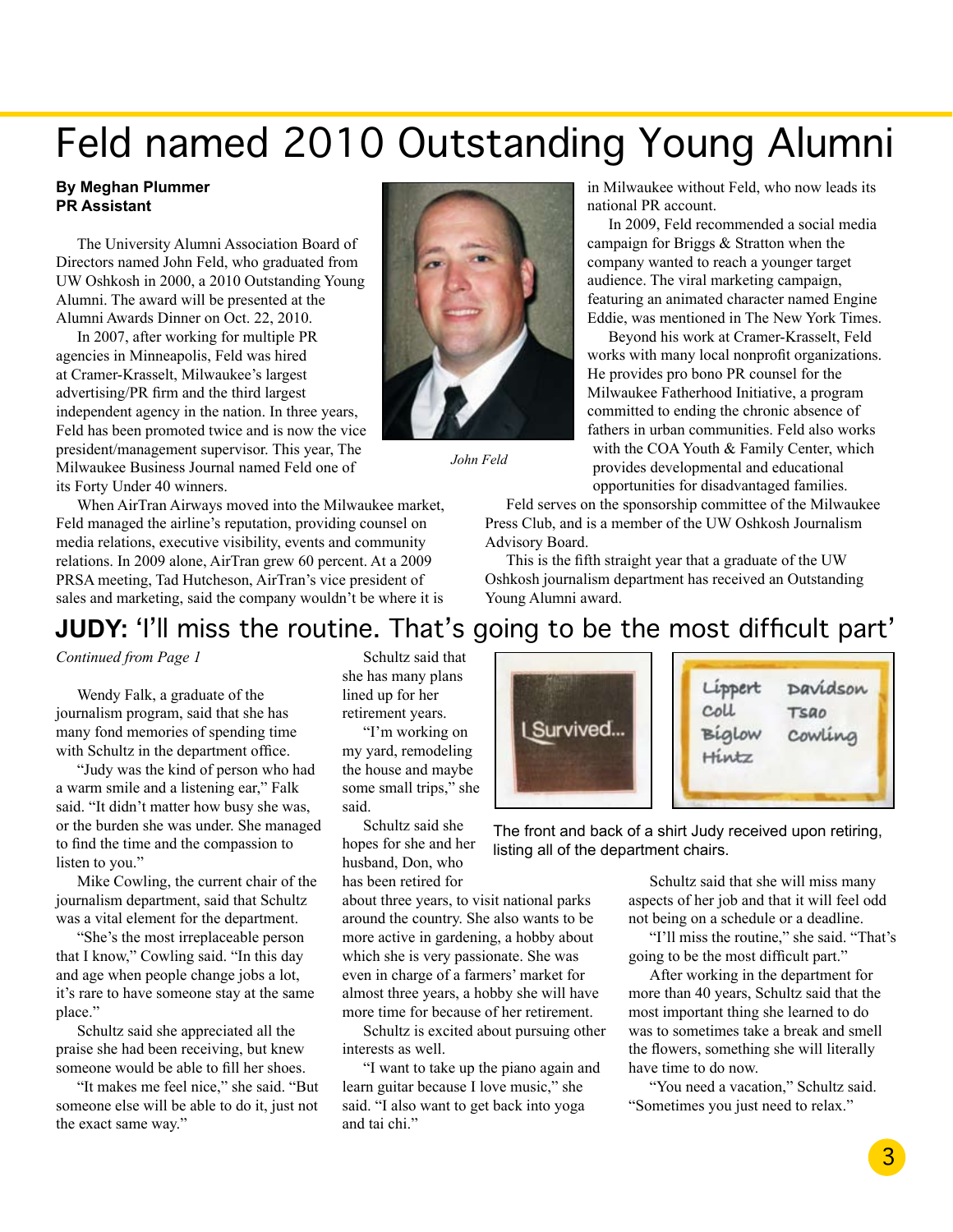

## Kappa Tau Alpha gets three new members

Melanie L. Stepanek, Amanda M. Radke and Eric J. Balkman (left to right) are the newest members of the David J. Lippert Chapter of Kappa Tau Alpha, the national honors society for journalism and mass communication.

The three were inducted May 7, 2010.

In addition Stepanek received the Top Scholar award, which recognizes the student with the highest GPA in the department.

Kappa Tau Alpha, which is celebrating its  $100<sup>th</sup>$ anniversary this year, was established to promote academic excellence and scholarship in the field. The Oshkosh chapter is named in memory of the founding chairman of the school's Department of Journalism.

## Faculty achievements

#### **Professor Mike Cowling:**

• Will be working as an editor on the Business desk at The New York Times during summer 2010. It will be the 13th year since joining the journalism faculty in 1994 that Cowling will have spent the summer as an editor at The Times.

#### **Dr. Tim Gleason:**

- Presented "A Fractured Femininity: A Post-feminist Narrative Analysis of Ellen von Unwerth's Commercial and Artistic Creative" at the National Communication Association's annual convention on Nov. 15, 2009, in Chicago, IL with former journalism faculty member Elizabeth Crawford Crisp.
- Published four photographs in the December 2009/January 2010 and April/May 2010 issues of *f-stop magazine*.

#### **Dr. Sara Steffes Hansen:**

• Presented a paper called "Status Meanings of Avatar Hair & Other Virtual Artifacts Emerging Through Symbolic Interactionism of Players, Game & Advertisers" at the 10th Annual Conference of the Association of Internet Researchers in October 2009 in Milwaukee.

#### **Dr. Julie Henderson:**

- Serving a two-year term as the National Faculty Adviser for the Public Relations Student Society of America. As such, she serves on the national board, is liaison for more than 300 other faculty advisers, and participates in three national meetings per year, among other duties.
- Treasurer for the Educators Academy of the Public Relations Society of America. Other national boards she serves on include the PRSA Affiliate Task Force and the Educational Affairs Committee.

### **Dr. Shu-Yueh Lee:**

• Published "The Power of Beauty in Reality Plastic Surgery Shows: Romance, Career, and Happiness" in *Communication,* 

## *Culture & Critique*.

• Presented "A Knife, a Fork, and a Remote Control: A Qualitative Assessment of Food Lovers' Use of Television" with Naeemah Clark at the 2010 Popular Communication Association in St. Louis.

#### **Grace Lim:**

- Was part of a panel at the Association of American Colleges and Universities Faculty Roles in High-Impact Practices Conference in Philadelphia March 25-27. The panel was titled *Igniting Selflessness: Fostering Community in the Classroom and Beyond*.
- Presented at the UW System President's Summit on Excellence in Teaching and Learning, held in Madison on April 29 and May 1. Her talk was titled *Defying Expectations: The Risks and Rewards of Going All In*.

#### **Miles Maguire:**

- Published lead articles in two journals over the last year: "The Nonprofit Business Model: Empirical Evidence from the Magazine Industry," in the *Journal of Media Economic* and "Richard Critchfield: 'Genius' Journalism and the Fallacy of Verification," in *Literary Journalism Studies*.
- Presented a paper called "Post-Traumatic Truth: How War Stories Change from Newspaper to Memoir in the Writings of Dexter Filkins" in London at the Fifth International Conference for Literary Journalism Studies.

#### **Kevin Rau:**

• Performed as designer and archivist for the Lars Müller Publishers book "UNIMARK INTERNATIONAL: The Design of Business and the Business of Design," by Jan Conradi. The book has been featured in Graphic Design USA, Creative Review (United Kingdom), and The New York Times.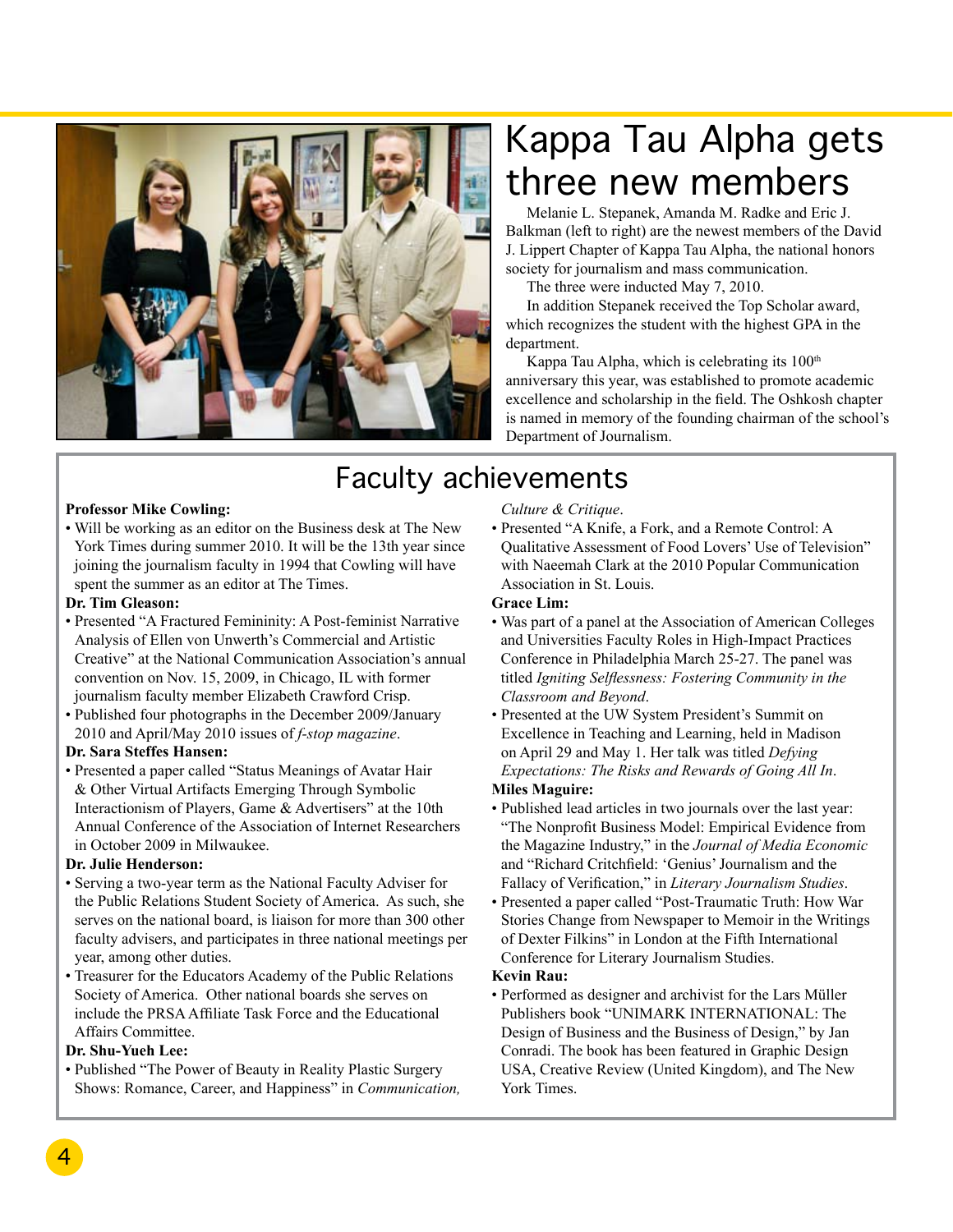# STEP funding puts students to work

*The University of Wisconsin Oshkosh created the Student Titan Employment Program (STEP) for the 2009-2010 academic year. It provided up to \$500,000 for departments to hire student employees for assorted projects, including student-faculty research, Web page development and more. The Department of Journalism hired two student assistants under the STEP program; Melanie Stepanek launched a social media initiative and Meghan Plummer re-designed and distributed a new alumni survey, both in print and online. Their stories appear below and on the next page.*

## Journalism department joins the world of social media

## **By Melanie Stepanek Student Assistant**

By the time you're done reading this article, more than 100 hours of video will be uploaded to YouTube. Hundreds of Wikipedia entries will be submitted. Billions of pieces of content are flying around the world at any given moment. Trillions even. Social media is everywhere.

The journalism department social media initiative was developed in spring 2010 to promote the professional use of social media tools among students. Journalism programs have been impacted the most by the social shift in communication and media, so it was crucial that we begin to create our own presence online.

As part of the program, we:

Developed a Twitter account to share information on



Above is a screenshot of the department's Twitter page.

internship and job opportunities, as well as act as a resource for industry news and trends.

- Created a Facebook page as a central hub of interaction for current and past journalism students.
- Implemented a department blog for students to gain experience in writing blog entries and share knowledge and experience with their peers.

In addition to an online presence, we interacted with students in the classroom on a daily basis. As the social media intern, I developed presentations on proper Twitter usage for students in Intro to Advertising and Intro to Public Relations. After the demonstration, students in Dr. Sara Steffes Hansen's classes were able to engage in the first ever "Twitter Reporting."

In these two classes, students are allotted a specific time period during each class to tweet about what was being discussed using a set hashtag, "#UWOad" or "#UWOshPR," depending on the class. This allowed students to interact with each other in

### Please turn to **STEP** / Page 6

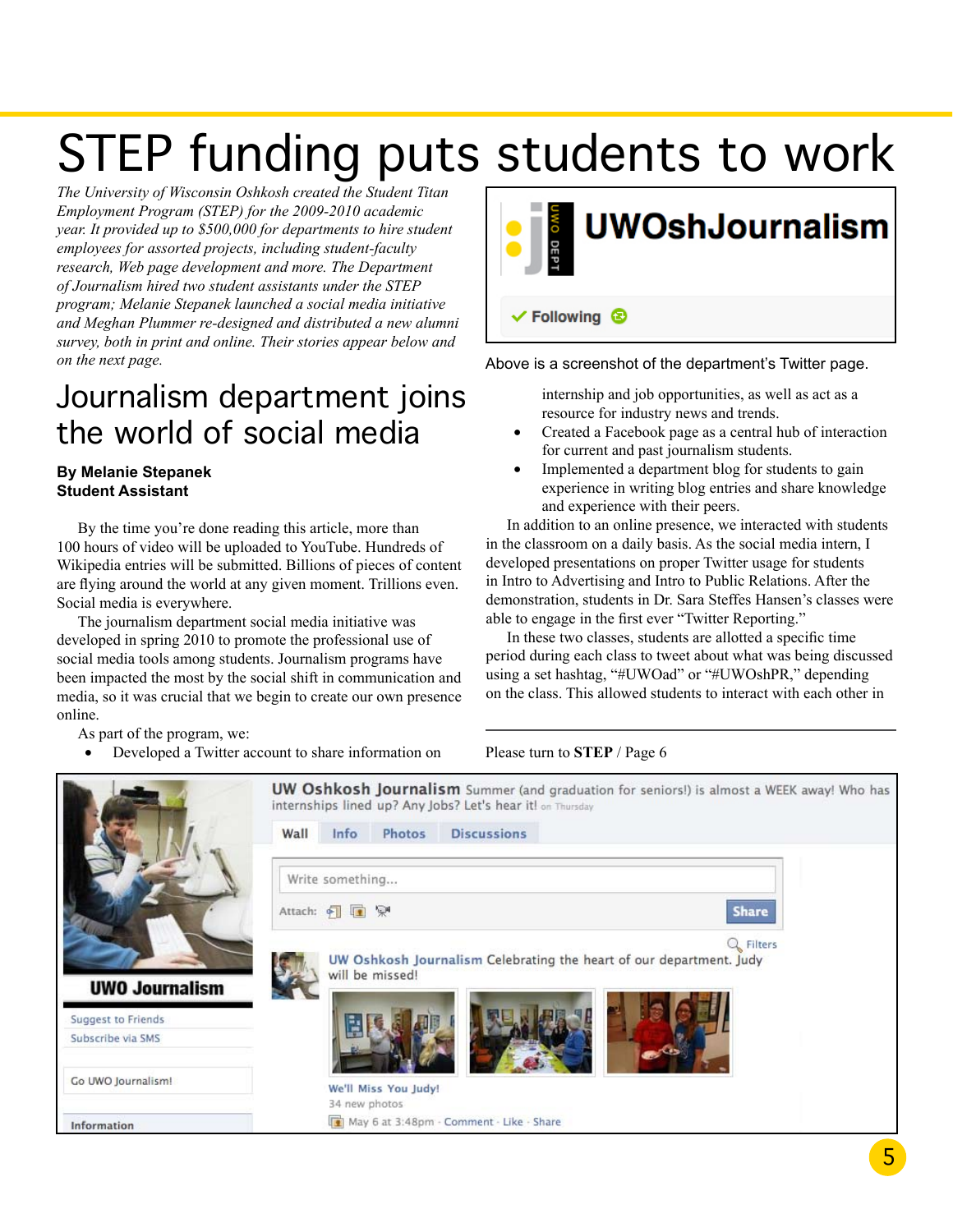## Alumni updates: Where are they now?

**Erik Ernst**, a 2002 graduate, is the promotion manager for Wisconsin Public television.

**Paul Anger**, a 1972 graduate, was named the 2009 Benjamin C. Bradlee Editor of the Year by the National Press Foundation.

**Benjamin Munson**, a 2008 graduate, is the editor for A.V. Club Madison, published by The Onion.

**Jon Huser**, a 2008 graduate, is the sales coordinator for Marshland Transplant Aquatic Nursery, a native seed and plant material restoration company.

**Jim VandeHei**, a 1995 graduate, was named to the Pulitzer Prize Board.

**Megan Sheridan**, a 2008 graduate, is a reporter and photographer for the Beaver Dam Daily Citizen.

**Grace McMurtrie**, a 2009 graduate, is a graphic designer and freelance writer at the Times-Villager News Group.

**Scott Becher**, a 1991 graduate, is an independent public relations professional at Becher Group.

**Brittany Dorfner**, a 2008 graduate, is the account coordinator at C. Blohm & Associates Inc.

**Macaire (Odegard) Douglas**, a 2007 graduate, is the communications executive at Euromonitor International in Chicago.

**Stephanie (Viney) Gassen**, a 2005 graduate, is the manager at Commercial Lead Generation, part of TDS Telecommunications Corp.

**Kellie Spellman**, a 1994 graduate, is the health care account manager at REACH3. **Rebekah Peppler**, a 2008 graduate, holds a Grand Diplôme in Classic Pastry Arts from the French Culinary Institute. She is a researcher for CBS News Productions, a contributing photographer for Getty Images, a researcher and production assistant for Cake Productions, a Web contributer for Food2.com and Scripps Network, a dessert contributor for Saveur, a freelance food stylist, co-owner and operator of PattyCake Baking Company and a staff writer and photography editor at Eat Life. Additionally, she is the featured pastry chef on Wisconsin's Fox 11 Living With Amy.

**Kristin (Gehrke) Benbow**, a 1990 graduate, is the director of marketing at School Specialty.

**Kate Briquelet**, a 2008 graduate, is a copy editor for Business Traveler magazine. Her job has taken her to London, China and Brazil.

## **STEP:** Tweeting in the classroom to learn about new media outlet

*Continued from Page 5* 

class, share ideas they may not have otherwise and gain valuable experience using Twitter to interact with local professionals.

Each class period, area professionals are invited to join in the class discussion. Students can ask for insight during group work or create their own content to share online. The tweets are displayed on a projector screen, or backchannel, so everyone can see what is being said.

As the social media initiative continues to grow, I hope to see UW Oshkosh's journalism department emerge as a leader in these new technologies. While Twitter and Facebook may come and go, the foundation and precedent set by social media will remain. It is important that students learn to use these tools to remain competitive in the workforce.

To interact with the journalism department on social media, check out:

- Our Twitter (http://www.twitter.com/ UWOshJournalism)
- Our Facebook (http://www.facebook.com/uwo. journalism)
- Our Blog (http://uwoshjournalism.wordpress.com)

## Alumni survey takes STEPs to get feedback

#### **By Meghan Plummer PR Assistant**

Years ago, the Department of Journalism administered an alumni survey; after seven years, the time came for an update. Thanks to the STEP program, I was hired to give the survey a facelift.

The survey is used to gain feedback on the journalism program, collect data for re-accreditation and update the alumni database.

Since snail mail is no longer the primary means of communication, I created an online version of the survey in addition to redesigning the print version. After creating and distributing the survey with SurveyMonkey, responses started pouring in and I knew my job was a success.

After administering the survey to more than 2,000 alumni of the journalism survey, the Department of Journalism will use the results to find out what's working and what needs improvement.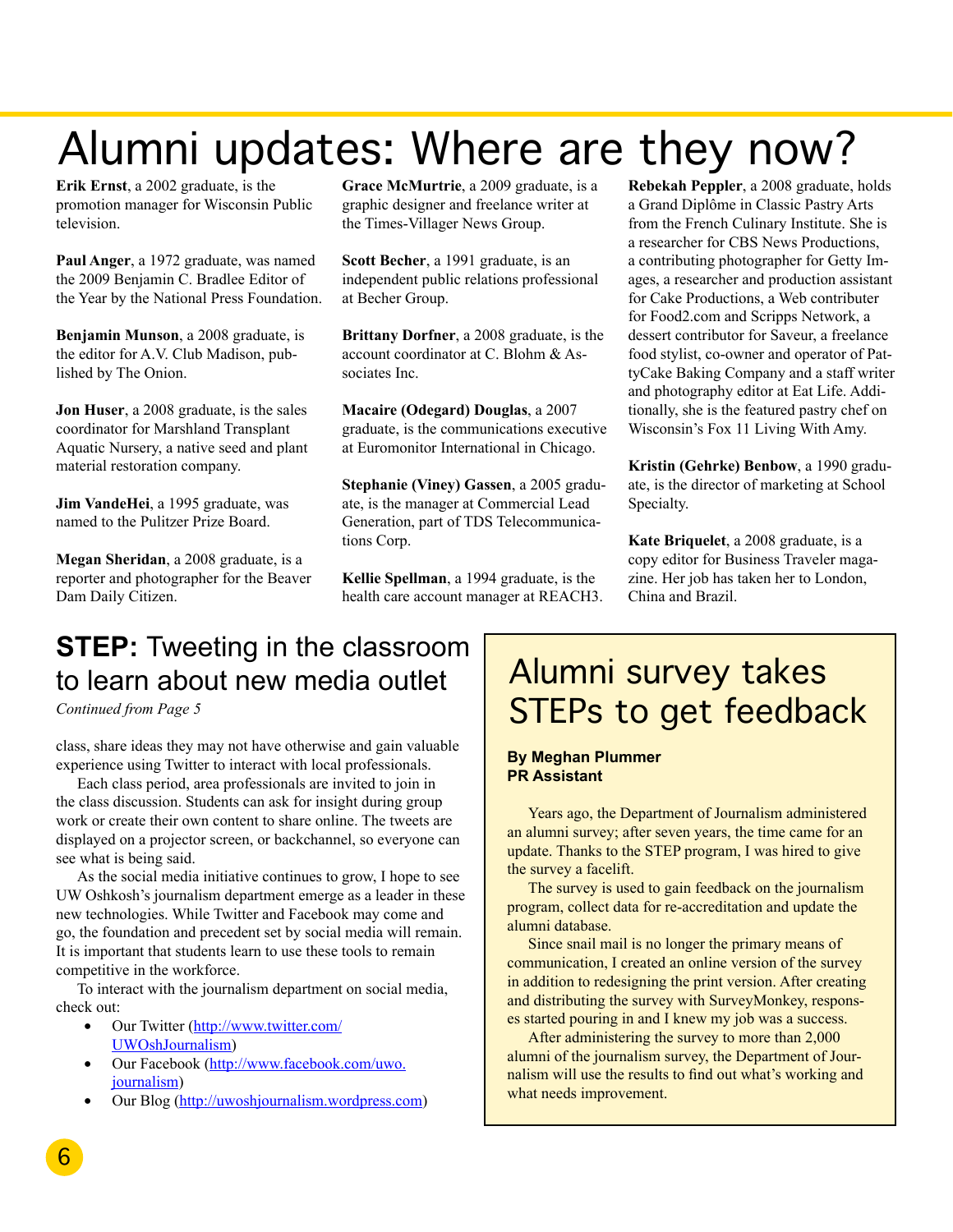## New advertising professor to join department

#### **By Alyssa Volkman Student Assistant**

Jin Kyun Lee became the latest faculty member to join the UW Oshkosh journalism department. He will be teaching advertising, beginning in the fall.

Lee was born and raised in Korea's capital, Seoul. When he was growing up he wanted to be a reporter.

"When I entered the university, I worked as a features reporter and editor for the university's English magazine, Granite Tower," Lee said. "Those experiences motivated me to pursue my career in communications."

Lee continued his education, first receiving a bachelor's degree in mass communication and physical education and a master's degree in journalism and mass communication from Korea University. He then moved to the United States and earned a master's degree in advertising from Michigan State University and his doctorate in advertising from the University of Texas at Austin.

Lee said he decided to accept the UW Oshkosh job because of the faculty and students.

"When I first visited UWO for the campus interview, all the faculty members and students whom I met were very nice to me," Lee said. "I felt immediately that UWO is the place where I can contribute to the development of the advertising program and for my personal career. I

really like cool weather, although I did get my Ph.D. from Texas."

Lee is fascinated by the transformation advertising has undergone today.

"It should be noted that various new media are emerging, while many of them have disappeared or converged together," he said. "Along with this phenomenon, advertisers need to follow up this trend to effectively and efficiently communicate with target consumers. The development of new communication technology and advertising fascinates me."

The key aspects he will cover in class are creative advertising strategy and design aspects such as copy, layout and production.

Lee's teaching model begins with the students.

"I think my teaching philosophy is to motivate students to learn by themselves," he said. "It is

extremely important for them to take initiative and get work done proactively. It is important for students to learn skills and techniques in advertising, but I will focus more on the fundamental reasons why they have to study and pursue an advertising career."

He had a few words to share with the students.



Jin Kyun Lee will teach advertising, starting with the fall 2010 semester.

"I expect students to have a passion for whatever they are doing in and out of class," Lee said. "Also, having a positive mind and attitude will help them in many ways over their lifetime. Next, while it is important to have a long-term plan, they also need to have a short-term plan. If they focus too much on their long-term plan, they will be distracted. Always keep the balance between long- and short-term…"

## UW Oshkosh alumnus Andy Nelesen dies at 38

Andy Nelesen, a 1993 graduate of the UW Oshkosh journalism program, died Jan. 28, 2010, after a blood vessel burst while working at the Green Bay Press-Gazette. Nelesen was 38.

For 13 years, Nelesen worked primarily as a police, fire and courts reporter at the Press-Gazette. He was also a photographer at Super Bowl XXXI, where he took an iconic photo of Green Bay Packers defensive end Sean Jones holding his son, Dylan, in one arm and the Vince Lombardi trophy in the other.

Nelesen won many reporting awards, including the state Bar Association's 2008 Golden Gavel award, shared with Paul Srubas, for coverage of the Cha Vang homicide trial. With

Nathan Phelps, Nelesen received an award from the Wisconsin Newspaper Association in 2005 for a story about soldiers who notify families of fallen loved ones.

In 2005 and 2006, Nelesen received the Leonard Christl Award, which goes to the Press-Gazette's employee of the year. He also received awards for a series on gangs and a project on Wisconsin Highway 57, for which he spent months charting every crash on the highway.

Nelesen grew up in Sheboygan, where he interned at the Sheboygan Press in 1991. He worked at The Freeman newspaper in Waukesha before joining the Press-Gazette in December 1996.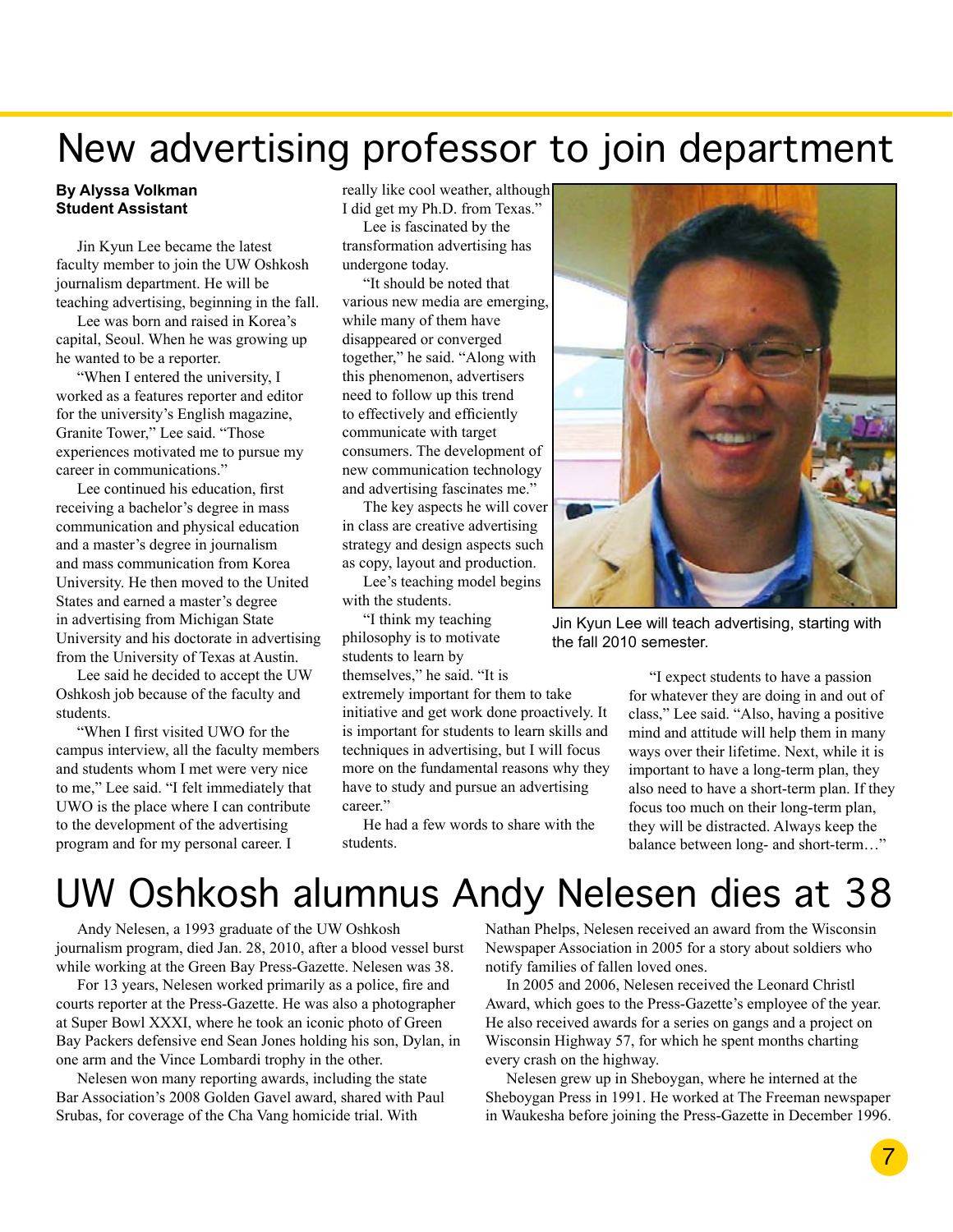## Journalism graduate is commencement speaker

*Journalism graduate Melanie Stepanek was chosen to be the graduating class speaker at the spring 2010 commencement ceremony May 15. Stepanek also received a "Who's Who Among Students in American Universities and Colleges" award. This is a transcript of her speech:*

Good morning Chancellor, Provost, faculty, friends, family and fellow graduates. It's an exciting opportunity to be able to speak with you all.

Not long ago a man named George Wright found himself working in marketing for a little known blender company. He was faced with the daunting task of making expensive home blenders attractive… on a \$50 budget.

He spent weeks debating what to do; traditional methods seemed to be ineffective to showcase the blender's powerful capabilities. However, in the course of walking through the demo area one afternoon he saw some woodchips piled up on the floor.

"What's *that* doing on the floor?" he asked.

"Oh, that's just from Tom testing the blender with a two by four."

In a revolutionary connection of thought, Mr. Wright conceived a campaign idea that would change the company forever. He would take unlikely items such as iPods and golf clubs, and place them in the blender, turn it on and reduce them to debris. These entertaining blender moments would be displayed to the delight of hundreds of millions of Internet viewers.

The idea took off. Within a year, sales of the blender skyrocketed 700 percent.

Mr. Wright spoke to Oshkosh students about a month ago, and at the conclusion of his presentation he paused and said: "You know, all that stuff is great. I'm proud of my success and what it's done for the company, but I've decided to move on. I'm starting with a small grill company and am looking forward to new challenges."

We all stared at each other in disbelief. Why would he want to leave his blender empire? Hadn't he achieved the recognition for which we all strive? Wasn't he at the peak?

I was impressed at his determination. But, really, his experience is strikingly similar to our own.

Today we gather to celebrate a peak experience in our lives. We have faced unique challenges on the way to this moment. For many of us, the strength to conquer the obstacles along the way has been fueled by others.

Graduates, I want to invite each of you to take a moment to reflect on the motivations that have brought you to this pinnacle.

What is your sawdust? What in your life has inspired you?

Is it your family? The loved ones who have made sacrifices throughout life to see you through to this day?

Is it your friends? The people who would literally drive across the country for you if you needed them or pour coffee down your throat during a late night study session at Polk?

Is it a dream of what could be? People or needs or ideas that are yet to be, except in your imagination?

You need to see your sawdust and draw inspiration from your family, friends and future dreams to move forward from this peak experience to your next challenge.

Like Mr. Wright, we have been inspired and we have succeeded. But this isn't the pinnacle of our lives. It



Photo courtesy of Integrated Marketing and Communications Journalism graduate Melanie Stepanek speaks at the spring 2010 commencement ceremony.

> is wonderful – absolutely - but college graduation is *not* the final high point before a lifetime of lows. We are gathered here to celebrate, enjoy our success, and move on to new challenges.

And we are ready. Our education at UW Oshkosh has given us the critical thinking skills we need to adapt and overcome challenges. We are equipped with the ability to create, cultivate, and command our futures.

Mr. Wright did not rest on his laurels and coast through the remainder of his

Please turn to **SPEECH** / Page 10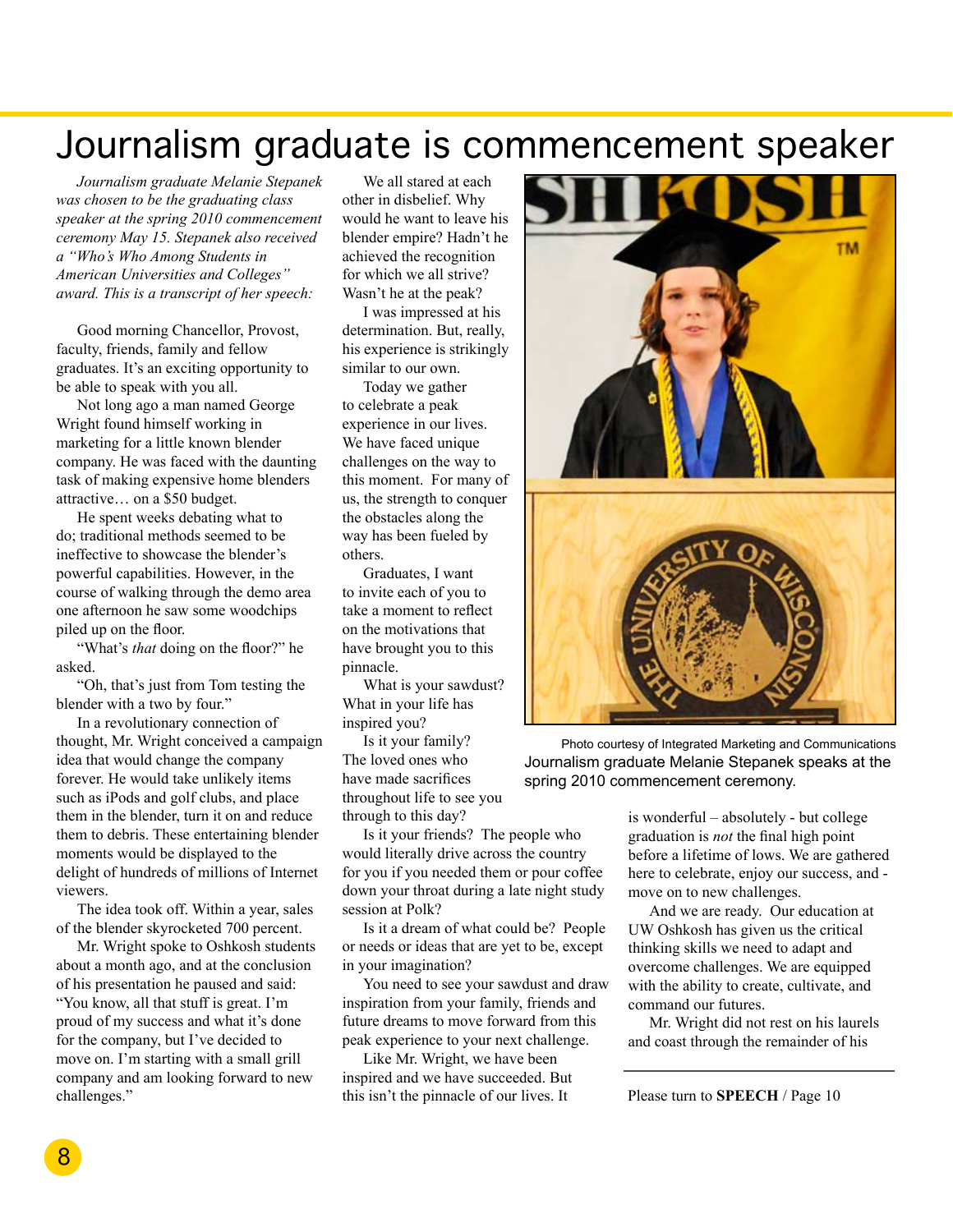## Bateman team earns honorable mention

### **By Mariah Haberman Student Assistant**

The 2010 Bateman team faced a lot of numbers. The team consisted of five students who conducted 14 weeks of research, planned and executed in 28 days and competed against 67 other nationwide PRSSA chapters.

They then endured seven weeks of waiting to learn that their patience and dedication had paid off. Their campaign, "Get Engaged...with the U.S. Census," earned the team honorable mention for the PRSSA 2010 Bateman Case Study competition.

The Bateman competition asked PRSSA chapters to develop a public relations campaign that would educate, motivate and activate the college community about this year's client, the U.S. Census. Together, journalism students Shane Arman, Tina Babler, Jessica Gordon, Melanie Stepanek and Patrick Terry, under the direction of faculty adviser Dr. Julie Henderson, did just that.

Stepanek said the decision to participate in the competition was an easy one.

"It's essentially the pinnacle of the public relations curriculum," she said. "I knew it would give me a chance to put all the skills I've learned both at my internship and in class to work."

The team began its research during the fall semester by conducting both primary and secondary research. They studied past U.S. Census campaigns and other various tactics in order to communicate to their target audience, college students. In addition, the group conducted a survey and a focus group, which together generated more than 400 survey responses.

Their research aided the team in executing the appropriate public relations tactics. They chose the theme, "Get Engaged... with the U.S. Census," because it alluded to marriage, a concept that appeals to college students.

The campaign's objectives included informing students of the upcoming census and combating common misperceptions. Bateman members took several measures to achieve these goals. They spoke to many classes, received media coverage in five



The Bateman team, from left: Tina Babler, Patrick Terry, Shane Arman, Jessica Gordon and Melanie Stepanek.

publications and utilized social media like Twitter and Facebook. However, Stepanek said there are things they would have

done differently.

"I think we could have really taken home first place had we started the process earlier," she said.

Although there are limitations on the length of time the campaign is executed, she said there is no limit on preparation.

To evaluate the campaign's success, the group asked UW Oshkosh students to sign pledges promising they would fill out the 2010 U.S. Census. They received more than 1,300 signatures, another number the Bateman team was proud to see.

## SPJ asks students to re-brand journalism department

## **By Jade Bolack Student Assistant**

During the second part of spring semester, the UW Oshkosh student chapter of the Society of Professional Journalists hosted a logo/slogan competition for the journalism department. According to Professor Mike Cowling, adviser for the club, there was a low number of entries,

but an honorable mention was awarded.

Christopher Steinert, a natural science and physics major, won honorable mention for his slogan entry: "Preserving the Past, Forming the Future." Steinert won a \$50 cash prize for this entry.

Cowling said SPJ would likely reopen the contest in fall 2010.

"Next semester, the club will have more time to organize and advertise the contest," he said. "We would like many more entries."

There will be new officers for the club next fall, with the December graduation of Amanda Betts, co-president, and the May graduation of Chelsey Orlikowski, president, and Amanda Munger, secretary.

The SPJ chapter administers the Hearst Foundation Writing Competition throughout the year.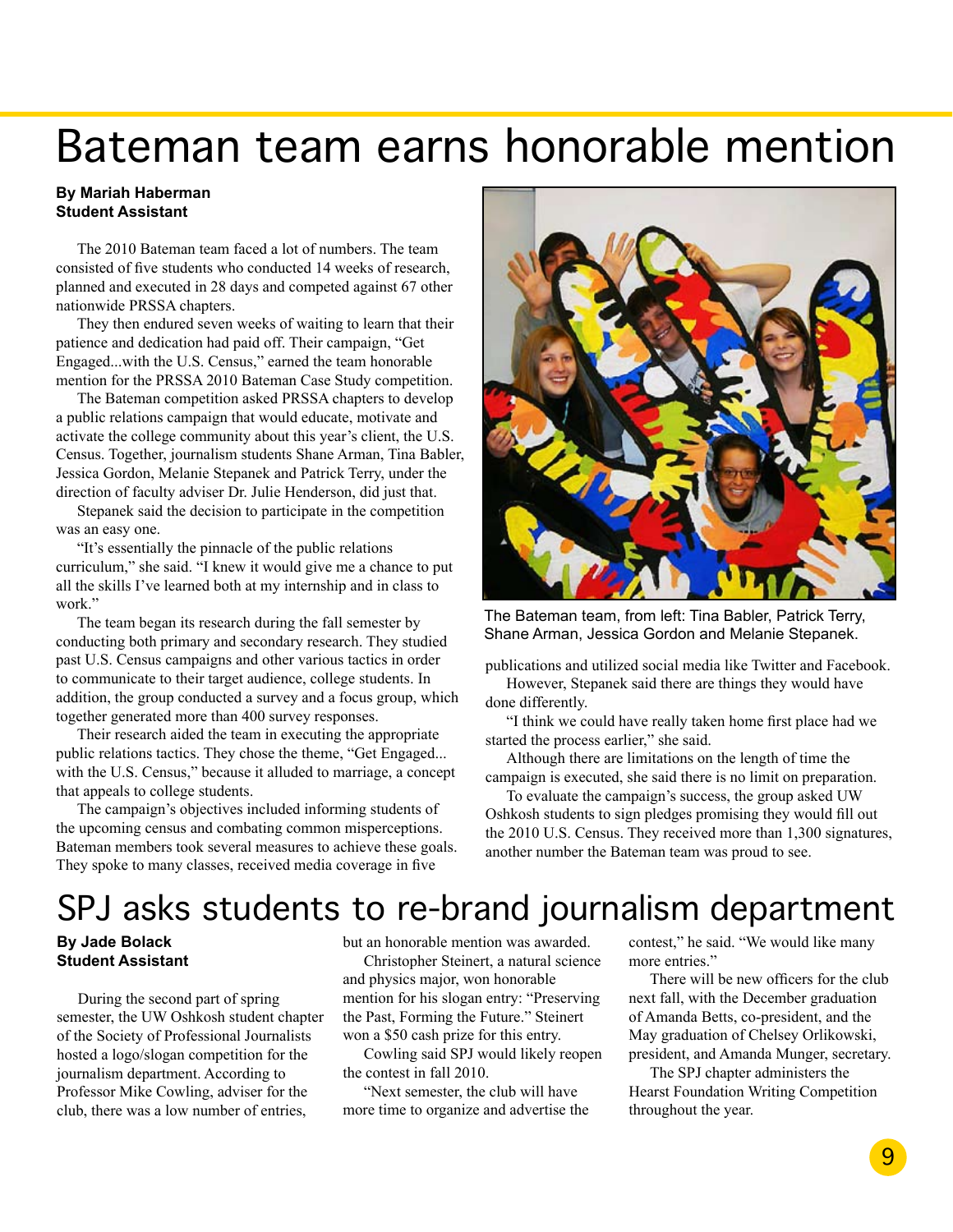## Photo Club hosts student photography contest

#### **By Jade Bolack Student Assistant**

The UW Oshkosh Photo Club sponsored a campus-wide student photography contest, called "Painting With Light," during the 2010 spring semester.

Photo Club was not even recognized by the Oshkosh Student Association when Josh O'Bright arrived on campus in 2007.

O'Bright said the club now has 10 regular members and 25 members on its online photo-sharing site.

"I really think Photo Club could be so much more, but we need to get our name out there," he said. "That is where this contest helps."

Along with O'Bright, Ben Doing was co-president of the club in 2009-10. O'Bright gave him much credit in the organization of the contest.

"He pushed for the contest last semester with OSA and asked for some support from them in promoting the contest as well as with the prizes," he said. "He also went one step further by getting us a three-week reservation of Reeve's second-floor gallery to display the winners' photos."

Chris Steinert, vice president of the club, also helped with the contest.

"We went to Camera Casino before the contest started to see if we could get them to sponsor it," O'Bright said. "It really wasn't hard to get them to co-sponsor our contest. We ended up getting a \$50 gift card and large prints for the top three placers."

The club also received ad space from the Advance-Titan and \$100 from OSA for prizes.

Both O'Bright and Dr. Tim Gleason, journalism professor and Photo Club adviser, were surprised at the number of entries they received.

"Because it was the first time the club had a contest, and because they were hardly a club last year, I didn't think they'd get many photos submitted," Gleason said. "The group really worked hard to publicize the event, though, and it worked out."

O'Bright was expecting around 200 submissions. The club received 270.

Amber Patrick, a photography student, won the first-place award. Brianna Surges won second place, and Kristin Maples won third place.

First through fifth place photos were posted online on the contest website, and



Photo by Amber Patrick Amber Patrick's "Paula" received first place in the Photo Club's student photography contest.

> 70 of the contest photos were displayed with 100 photos from club members in the second floor Reeve Union gallery.

## **SPEECH:** 'Continue to notice the sawdust'

*Continued from Page 8* 

career riding the tide of one victory. Neither should we.

We have to continue to notice the sawdust, knowing that with each new experience comes an opportunity for continued learning so that life may be vibrant and fulfilling.

A lot of perspiration and persistence have gone into building this solid foundation for our future. It has been exhausting, but I implore you not to

remain idle. You've come so far. Don't stop learning now: there is a whole world out there for you to discover.

We are entering a new world that seems intimidating in some ways, but it is also a world of opportunity, a world in need of our well-developed minds, and a world in which learning cannot be confined to a calendar.

So while we are not in blender sales, and although we have varying degrees of tolerance for sawdust, opportunities for continued growth surround us in the

places we may least expect. By using our education we can ensure that this day will be just one of many remarkable experiences in our lives.

Esteemed guests, parents, family, faculty, and friends - thank you for all you have given to enable us to meet the challenge of learning that has brought us to this peak in our lives.

Congratulations my fellow graduates. I'm truly honored to graduate with such a talented group of people. Together, let us look forward to new challenges.

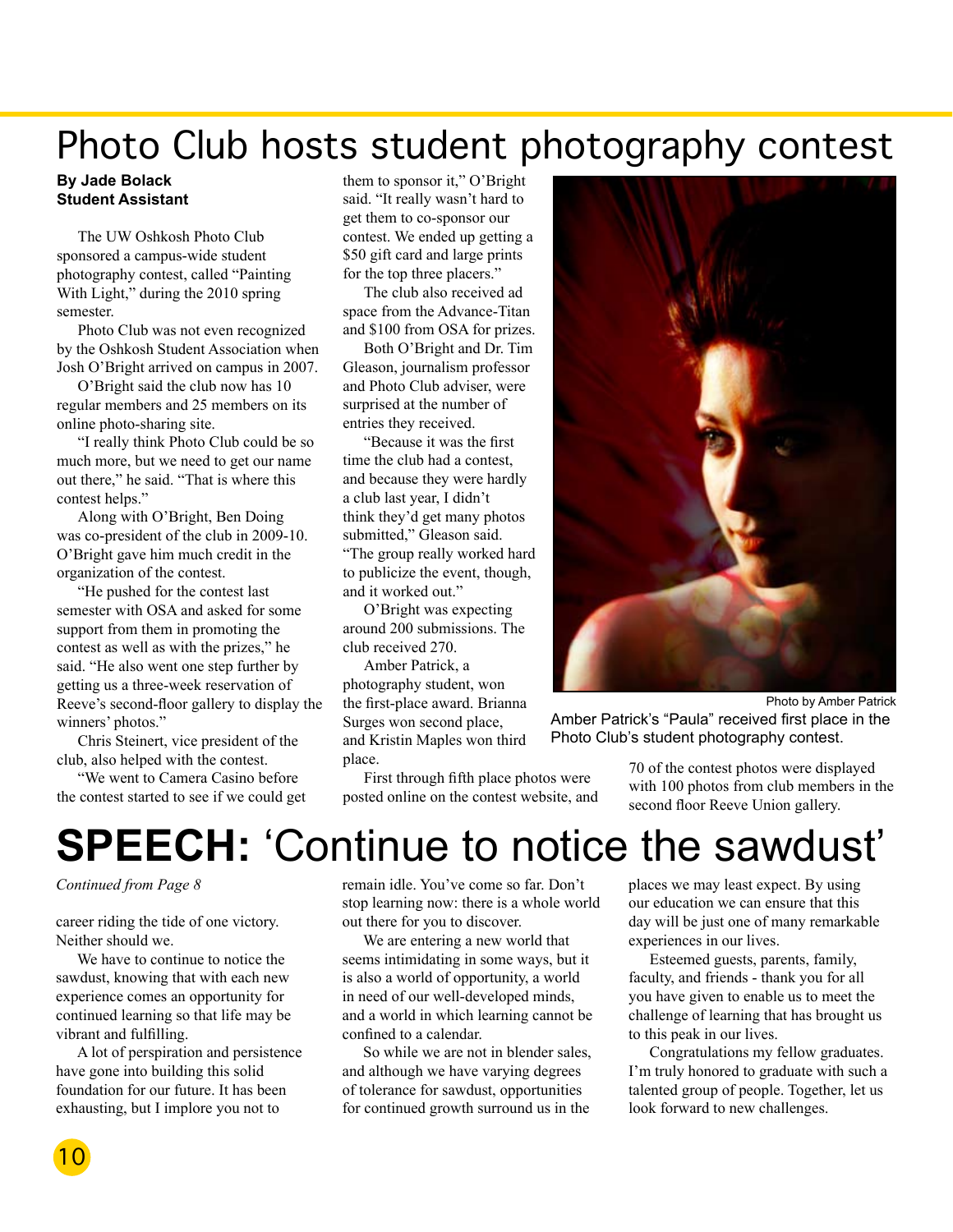## Advertising class creates Grand campaign

#### **By Kelly Engebretson Student Assistant**

Students enrolled in the Strategic Campaigns in Advertising class last semester teamed up with the Grand Opera House in Oshkosh to create an advertising campaign to promote the reopening of the historic building. The Grand plans to launch the yearlong campaign in August 2010.

Previously, this course has allowed students to take on a national client and compete in the National Student Advertising Competition (NSAC). This year, students took on a local client and experienced the class in a different way.

Creative director and team leader Daniel Mast said he was happy with the decision to work with the Grand.

"I like that we have an opportunity to work one-on-one with our client," Mast said. "I think it provides a more real world and genuine advertising experience."

Although the client is a little different this year, instructor Dana Baumgart said the course was similar to the way it has been in the past.

"I run the class as if I am the owner of the ad agency and the students are my employees," Baumgart said. "Students form an account, creative and media team and work as copywriters, designers and media planners."

The project began in fall 2009 when students brushed up on their knowledge of the opera house during the research class with Dr. Sara Steffes Hansen.

Finding a local client presented some obstacles, according to Steffes-Hansen.

"We were a little challenged because a lot of companies don't want to wait a whole year to finish an advertising campaign," Steffes Hansen said. " Then we realized the Grand would be a great candidate because they were going to be under renovation for about a year."

Steffes Hansen approached Joseph Ferlo, executive director of the Grand, and described the project and "he, on very few details, said, 'Yes let's do it.'"

Soon after the research class began, the



Photo by Josh O"Bright

First row: Whitney Fedie, Shannon Steele, Mariah Haberman, Hilary Simon Second row: Emily Sanderfoot, Whitley Cech, Lisa Hayek, Kelly Moran Third row: Annie Moon, Lisa Wilke, Shannon Madigan, Charles Greenley Fourth row: Joe Ferlo, Dana Baumgart, Dan Mast, Jordan Steinert

benefits of a local client were evident.

"We are really excited about the opportunity it created," Steffes Hansen said. "It was really inspiring to see a client willing to work with students over an extended period of time, and then to have an outcome that is the result of a university community and a local community working together, is just really cool."

The Grand assisted the students with different stages of the research process and attended the students' final presentation of their findings.

"I can't emphasize enough how helpful, insightful and real world the experience is for a student to actually engage with a client," Steffes Hansen said. "Students go through their education here and sometimes don't get to be face-to-face with a client until they graduate."

After extensive research through focus groups and surveys, students entered the campaigns class in spring semester 2010 with a lot of information and a need to find a focal point for their campaign.

"We had a lot of information and explored a lot of different areas that could have been the best route for the Grand," Mast said. "The difficult part was to take the body of information and put it into concise bullet points that embodied our main focus."

Baumgart was excited to bring a new element of community to her class.

"Students were able to use what they knew about being students at this university and consumers in Oshkosh and apply it," Baumgart said.

Although the Grand was very involved with the research stage, the students in the campaigns class decided to work independently.

"As far as the big idea behind our campaign, the Grand had no idea prior to our pitch at the end of the semester," Baumgart said. "The students and I wanted it to be like the big reveal, the big pitch that is found in the advertising industry."